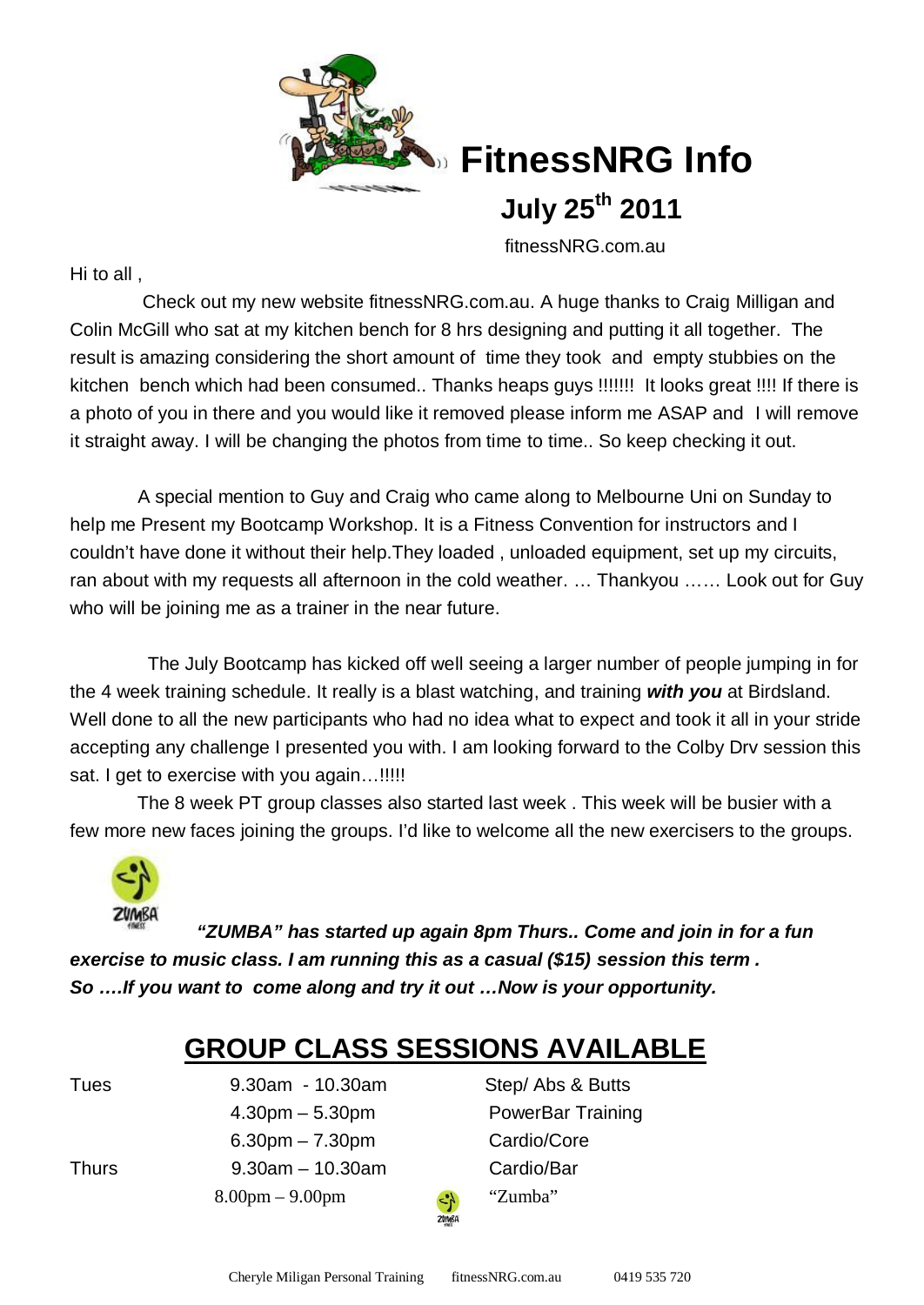### **RECIPE**

#### **A great low fat ,low carb ,low calorie snack**

#### **Biscotti**

*Ingredients*

½ cup dried cranberries  $\frac{1}{2}$  cup boiling water 3 cups flour 2 teaspoons baking powder ¼ teaspoon salt 4 tablespoons unsalted butter, room temperature 1 cup sugar 4 large eggs 2 teaspoons pure vanilla extract ½ cup unsalted pistachios, coarsely chopped

#### *Method*

1. Pre heat oven to 180ºC.. Line a large baking sheet with baking paper, set aside. 2. Place cranberries in a small bowl; add boiling water. Let stand for 15mins. Drain,

and set aside. Sift together flour, baking powder and salt into a medium bowl set aside. 3. In the bowl of an electric mixer fitted with the paddle attachment, beat butter and sugar on medium speed until light and fluffy, about 2 mins. Add 3 eggs, one at a time beating to incorporate after each addition and scraping down sides of bowl as needed. Beat in vanilla. Add flour mixture and mix on low speed until combined. Mix in cranberries and pistachios.

4. Turn out dough onto a lightly floured surface; divide in half. Shape each piece into a 16x2 inch log, and transfer to prepared baking sheet, about 3 inches apart. With the palm of your hand, flatten logs slightly. Brush beaten egg over surface of the dough logs and sprinkle generously with sugar.

5. Bake, rotating sheet halfway through until logs are slightly firm to touch, about 25mins. Transfer logs on baking paper to a wire rack to cool slightly, about 20 minutes. Reduce oven temperature to 300°.

6. Place logs on a cutting board. Using a serrated knife, cut logs crosswise on the diagonal into ½ inch thick slices. Place a wire rack on a large rimmed baking sheet. Arrange slices, cut sides down, on rack. Bake until firm to touch, about 30mins. Remove pan from oven, let biscotti cool completely on rack. Biscotti can be kept in an airtight container at room temperature for up to 1 week.